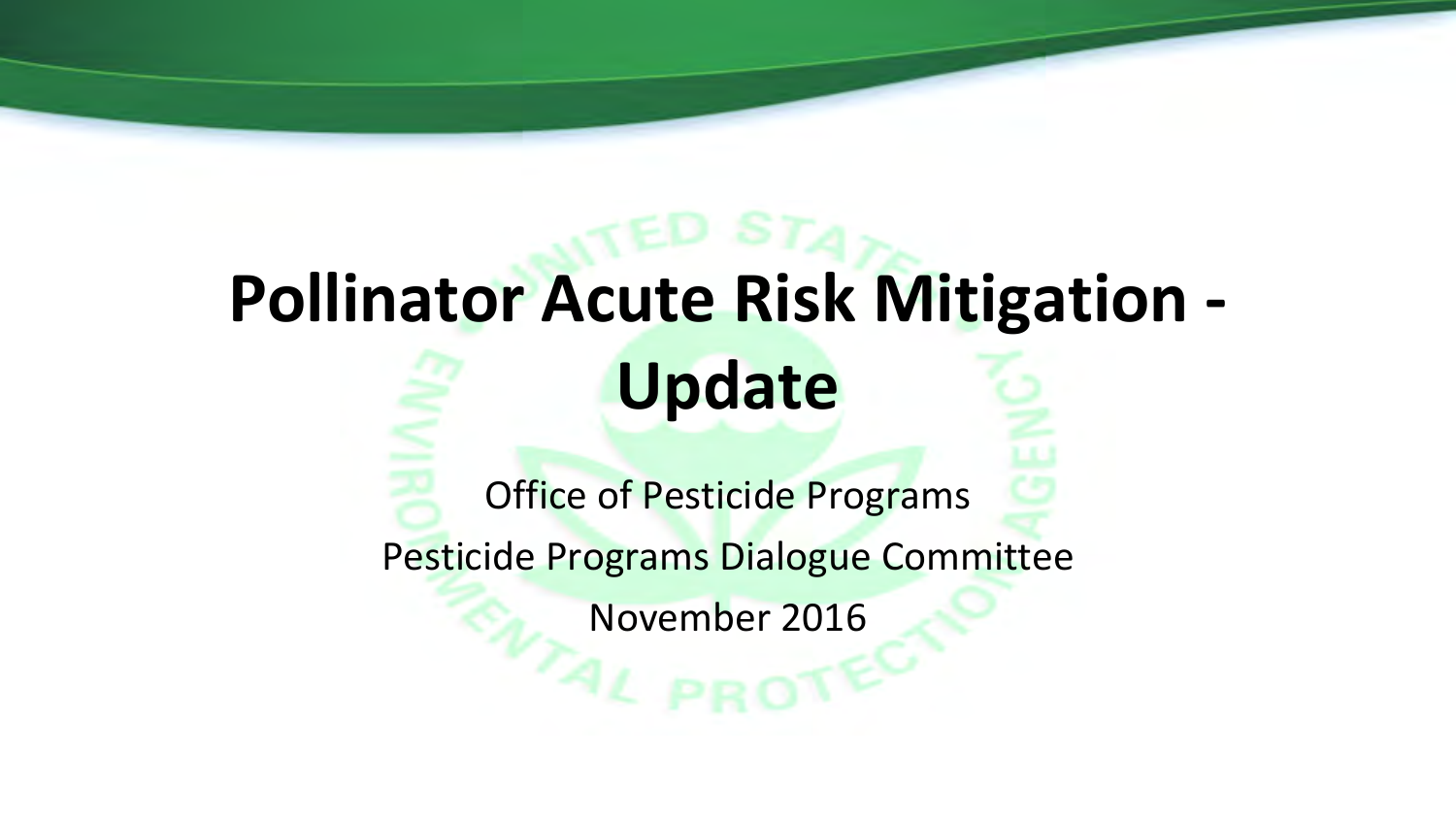

## **EPA's Proposal to Mitigate Exposure to Bees from Acutely Toxic Pesticide Products**

- Published May 29, 2015; extended comment period closed August 28, 2015
- Prohibits the liquid or dust **foliar** application of **acutely toxic** products (LD50 < 11µg ai/bee) **during bloom** for sites with **bees onsite under contract**, unless the application is made in accordance with a government-declared public health response
- Encourages the development of Managed Pollinator Protection Plans (MP3s) by states and tribes
- Requested comment on the label restrictions, MP3s, and areas of uncertainty
- 113,209 comments, 457 unique comments, 112,752 mass mailers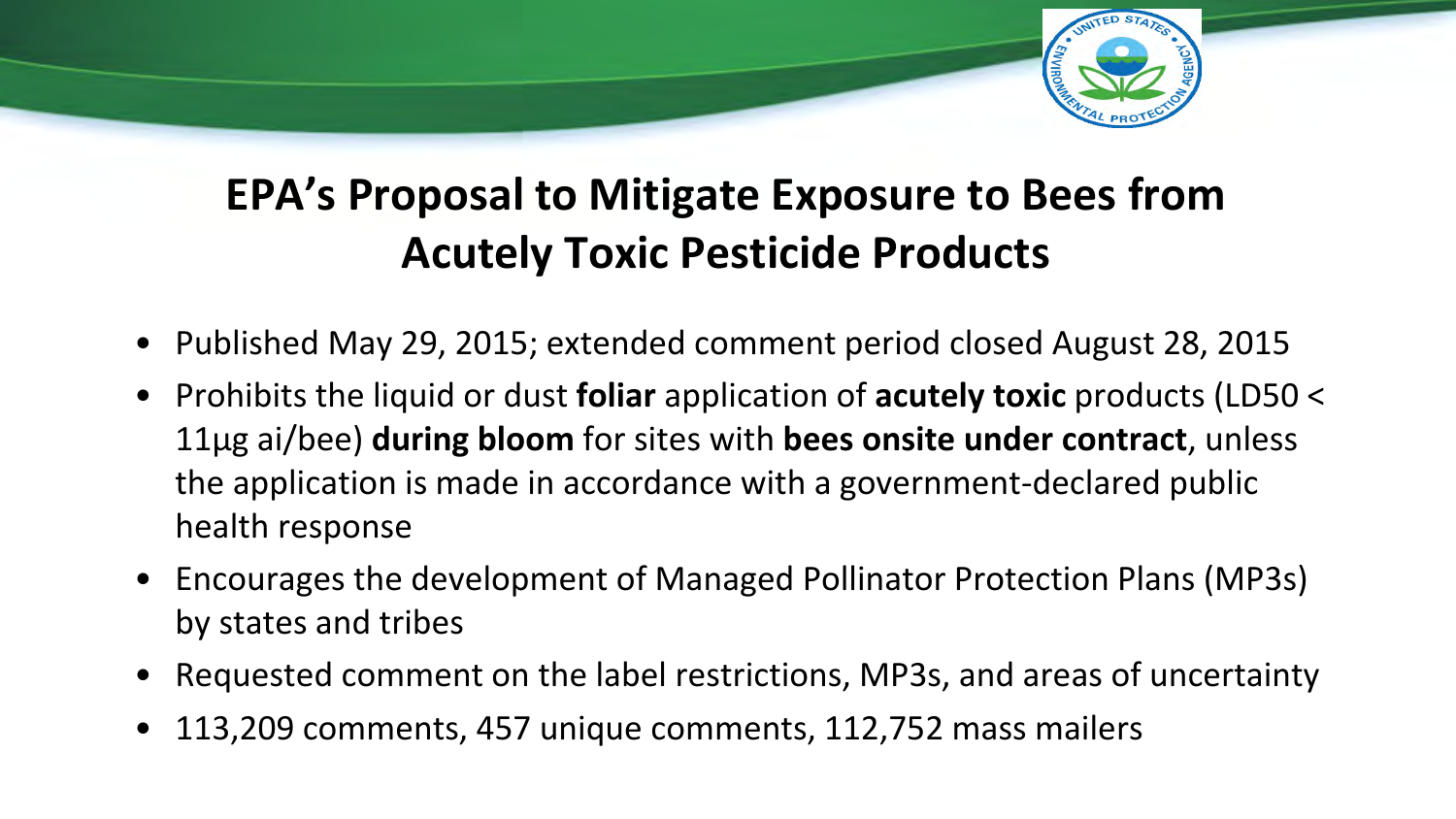

**Overview of Comments**

- 113,209 comments received
	- 457 unique comments
	- 112,752 comments from mass mail campaigns **Unique Comments**



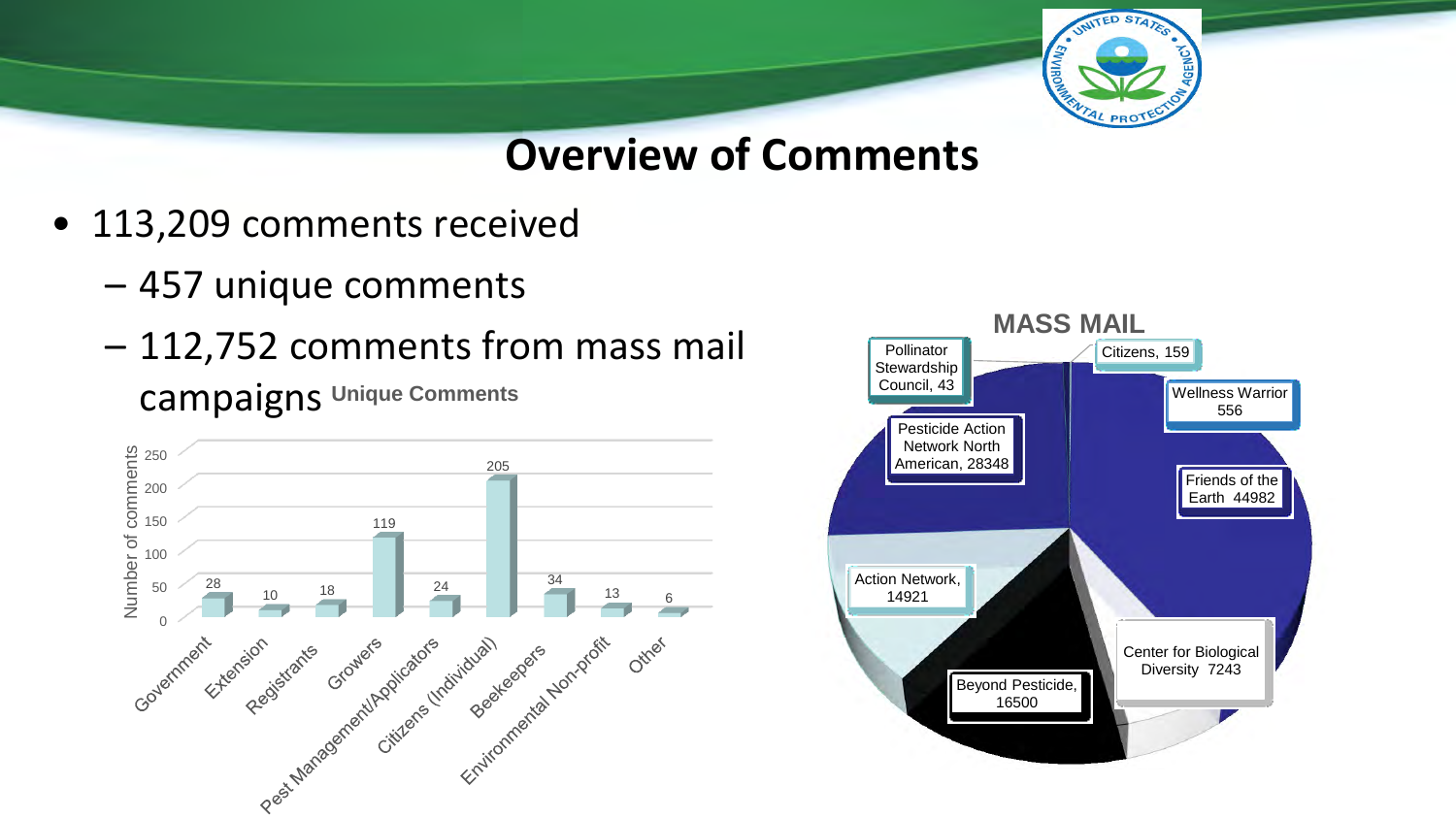

### **Major Themes from the Comments**

- Lack of flexibility
- Potential impacts to crop producers
- Refining with a quantitative risk approach to identify scope
- Refining with RT25 information
- Focus on contract scenario vs other exposure scenarios
- General support for MP3s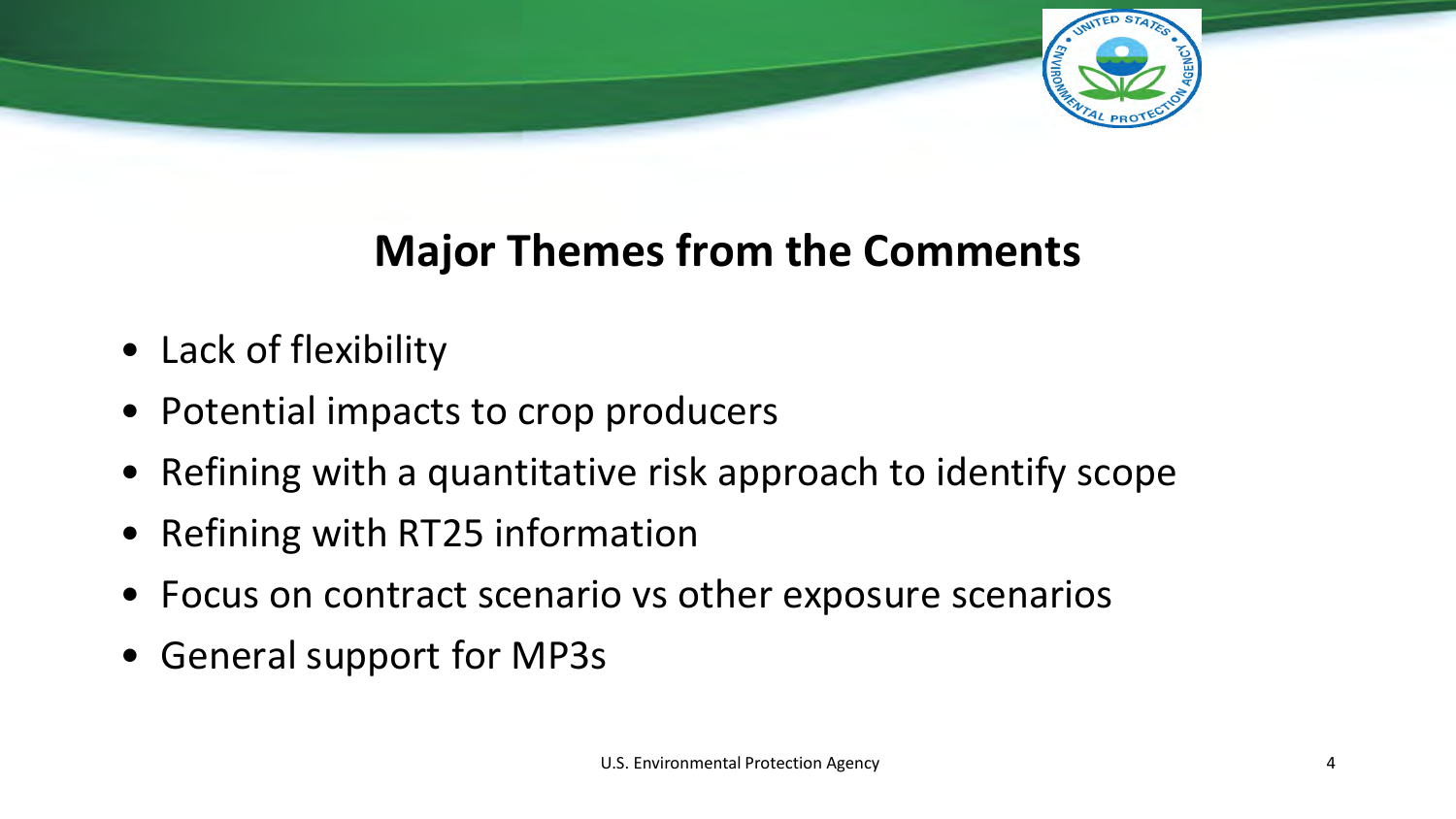

## **Refining the Policy**

- Refining the policy based on evaluation of comments and Impact Assessments conducted by EPA
	- Quantitative risk metric for determining scope
	- Incorporation of RT25 data, continued work to improve testing
	- Options for high impact pest/crop scenarios
	- Addressing environmental hazard language
	- Implementation factors